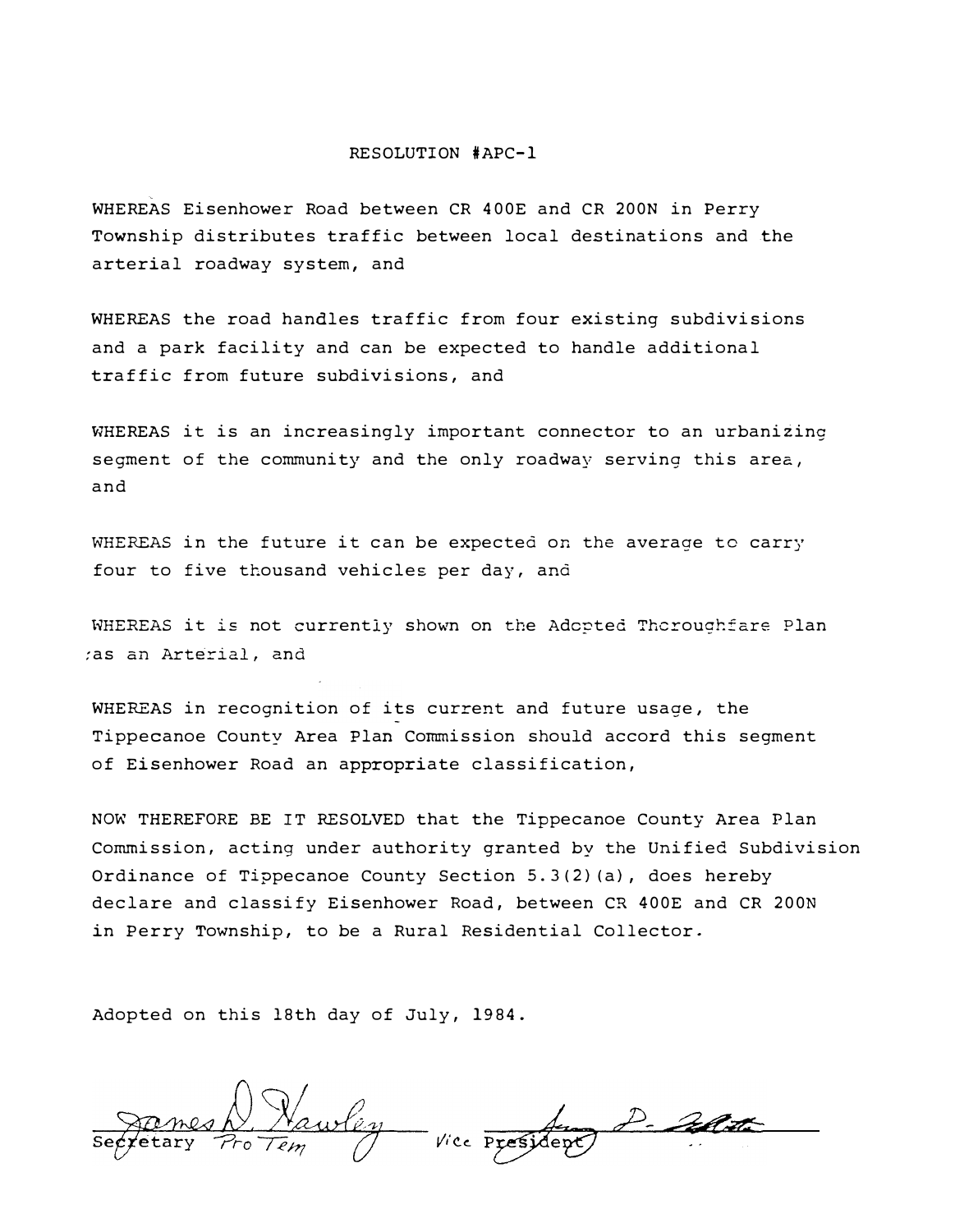$\label{eq:2.1} \frac{1}{\sqrt{2}}\left(\frac{1}{\sqrt{2}}\right)^{2} \left(\frac{1}{\sqrt{2}}\right)^{2} \left(\frac{1}{\sqrt{2}}\right)^{2} \left(\frac{1}{\sqrt{2}}\right)^{2} \left(\frac{1}{\sqrt{2}}\right)^{2} \left(\frac{1}{\sqrt{2}}\right)^{2} \left(\frac{1}{\sqrt{2}}\right)^{2} \left(\frac{1}{\sqrt{2}}\right)^{2} \left(\frac{1}{\sqrt{2}}\right)^{2} \left(\frac{1}{\sqrt{2}}\right)^{2} \left(\frac{1}{\sqrt{2}}\right)^{2} \left(\$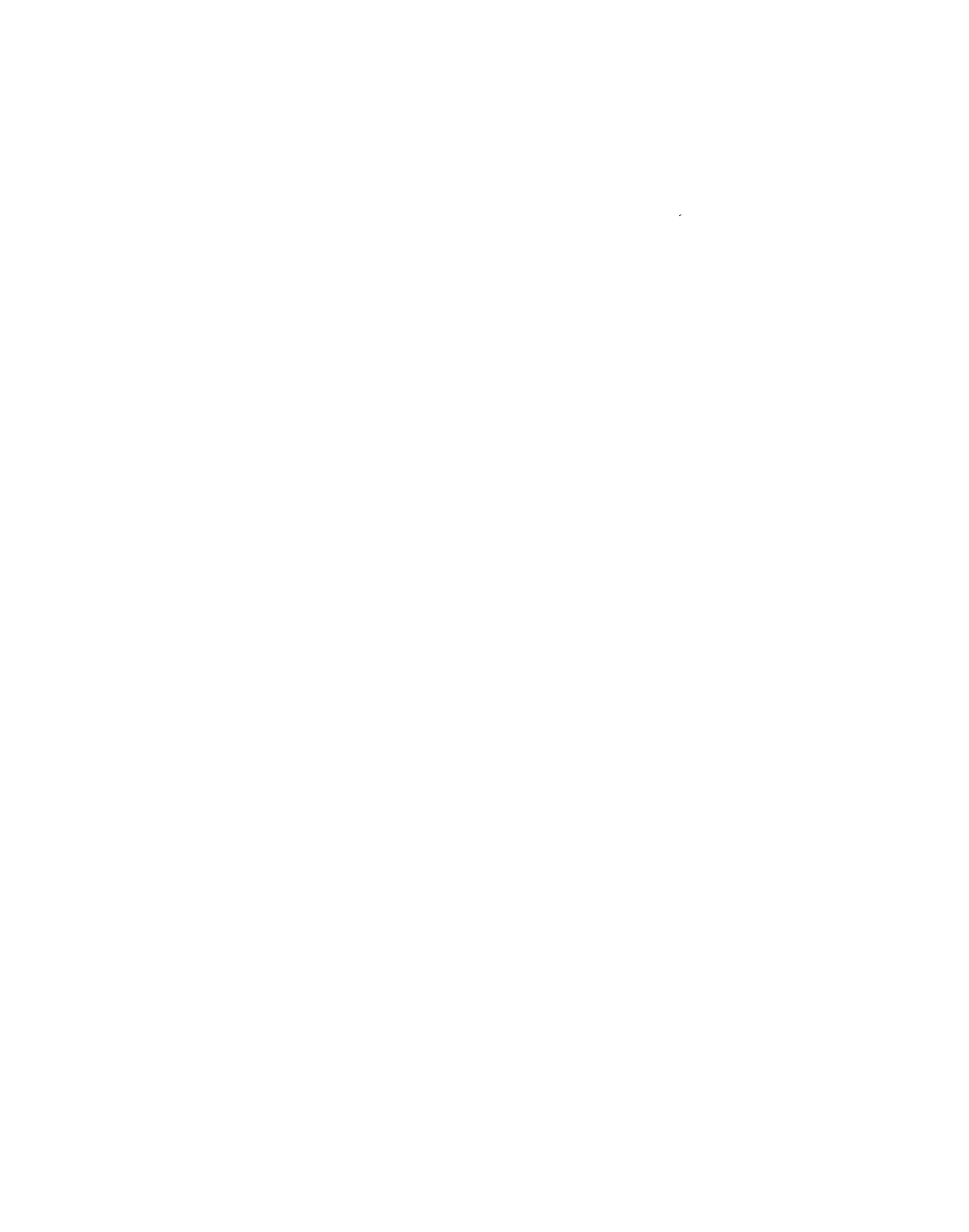## RESOLUTION #APC-88-1

Declaring Progress Drive to be an Urban Non-residential Collector

WHEREAS Progress Drive, platted and under construction in Cheker subdivision, was required by the Plan Commission, to provide a safer access and approach to S.R. 26 from the South, and

WHEREAS said Progress Drive is intended to be one of several access points to Commercially developable land in the SW quadrant of I-65 and S.R. 26, and

WHEREAS Progress Drive is necessary to the future development of this area since several access roads will be necessary to adequately accept and discharge traffic onto S.R. 26, and

WHEREAS said future extension of Progress Drive will ultimately connect to an internal street system in Park East subdivision south of its current terminus and handle six to ten thousand vehicles per day from commercial development to the south, and

WHEREAS it is not currently shown on the Adopted Thoroughfare Plan as an Arterial, and

WHEREAS in recognition of its current and future usage, the Tippecanoe County Area Plan Commission should accord Progress Drive and its extension an appropriate classification,

NOW THEREFORE BE IT RESOLVED that the Tippecanoe County Area Plan ' Commission, acting under authority granted by the Unified Subdivision Ordinance of Tippecanoe County Section 5.3(2}(a), does hereby declare and classify Progress Drive and its extension between S.R. 26 and subdivision streets yet to be developed to the south, in Fairfield Township, to be an Urban Nonresidential Collector, recognized and connected to the future street system in Park East subdivision south of the S.R. 26 frontage properties.

Adopted on this 17th day of February, 1988.

Jeane D. Hawlow

Vice President